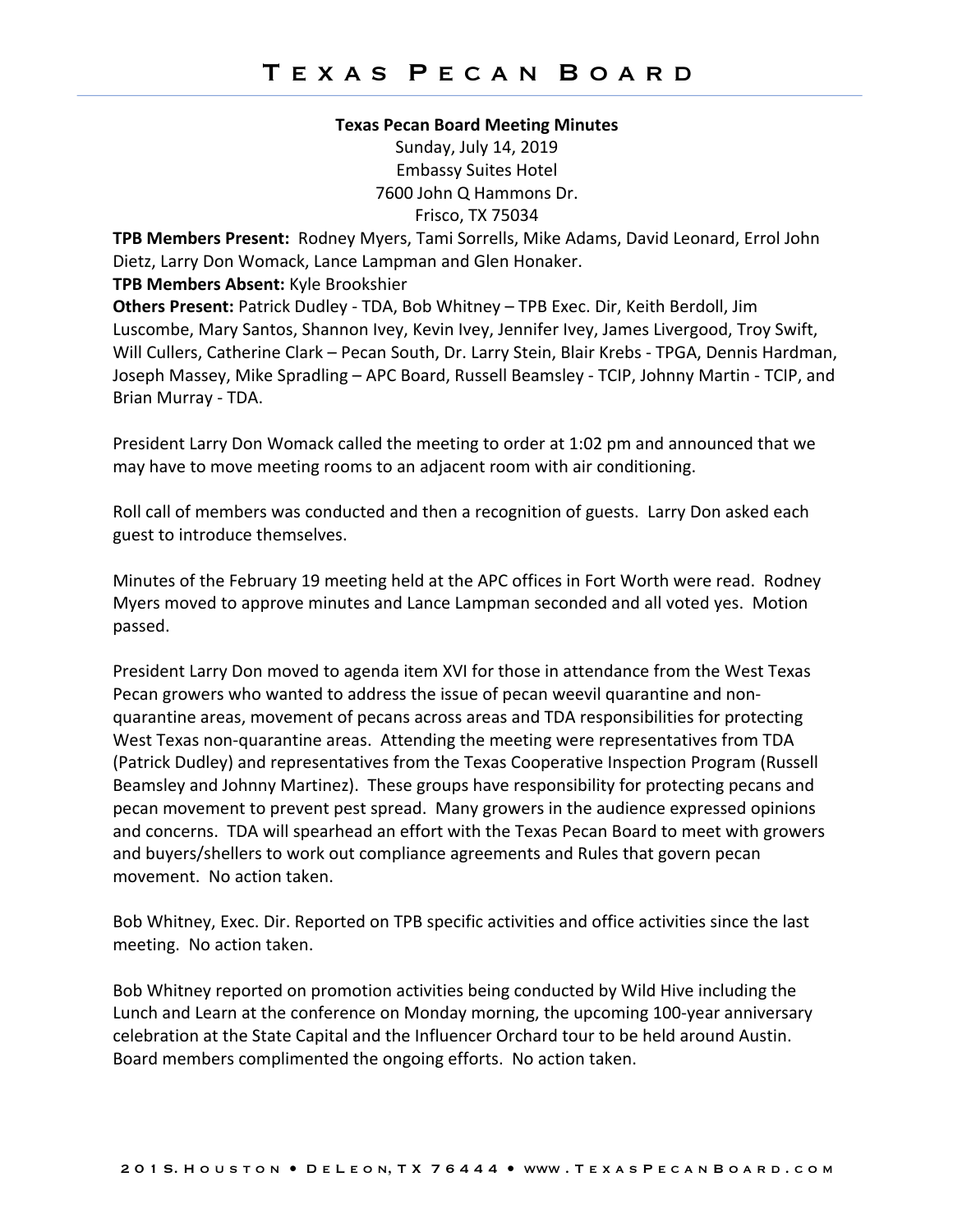Dr. Larry Stein, Associate Department Head for Horticulture at TAMU presented information about a position he is seeking to create in Extension Horticulture. He wants to take the monies from Dr. Leo Lombardini's position in horticulture and create a new position in Extension Horticulture for pecans. He has asked and gotten \$10,000 a year for four years from TPGA and is asking the Texas Pecan Board for \$10,000 a year for four years. These monies will provide travel, research and education for the pecan horticulturist hired. Glenn Honaker moved to pay \$10,000 per year for four years in support of this position. Errol John seconded. All voted in favor. Motion passed.

Bob Whitney next discussed the financial reports included in the board packets. The first report was of the checking account and included every transaction from July of 2018 till the present. The second report was of the expenses and income by category. The reports are included in packets. Errol John moved to accept the financial reports and Glenn seconded. All voted in favor. Motion passed.

Bob Whitney next discussed a report on assessments and refunds. There was some discussion of the refunds including the large refund to Chase Farms. According to their representative they feel that there should only be one organization and that is APC. Other refunds were mainly small growers and some who were complaining about past inactivity by the Board.

Bob Whitney next discussed a proposed budget for approval. The budget estimates \$130,000 in revenue from 2019-20 assessments and other (grants or gifts). Expenses total \$144,000 include Exec Dir pay \$20,000, Travel \$3,000, Board Travel \$4,000, Office Expenses \$3,000, General Promotion \$4,000, Wild Hive Promotion \$100,000, Extension Horticulture support \$10,000. Glen Honaker moved to accept the proposed budget for September 1, 2019 – August 31, 2020. David Leonard seconded and all voted yes. Motion passed.

Bob Whitney reported on the renewal of TPB insurance. The policy has and continues to be with ANCO insurance and costs \$1795 per year. It covers liability for members and staff. No action needed.

Dr. Luis Cisneros with TAMU next gave the board a final report of his specialty crop grant project focused on nutrition. The published report will be coming out and shows that a diet containing pecans, in particular pecan phenols will reduce obesity and type II diabetes. This was good news for TPB and growers.

Discussion about Bill Ree retiring from Extension Entomology. Board members discussed the outstanding job he has done and all the contributions he has made to the pecan industry. Blair stated what TPGA is doing to honor him at the conference. There was some discussion about what TAMU will do to replace Bill but no decisions have been made at this time.

There was some discussion about whether Mexican shellers could contribute to the Texas Pecan Board for promotional activities, could the board accept the contributions and would that present issues for Texas growers and Texas perceptions of pecan products. Larry Don